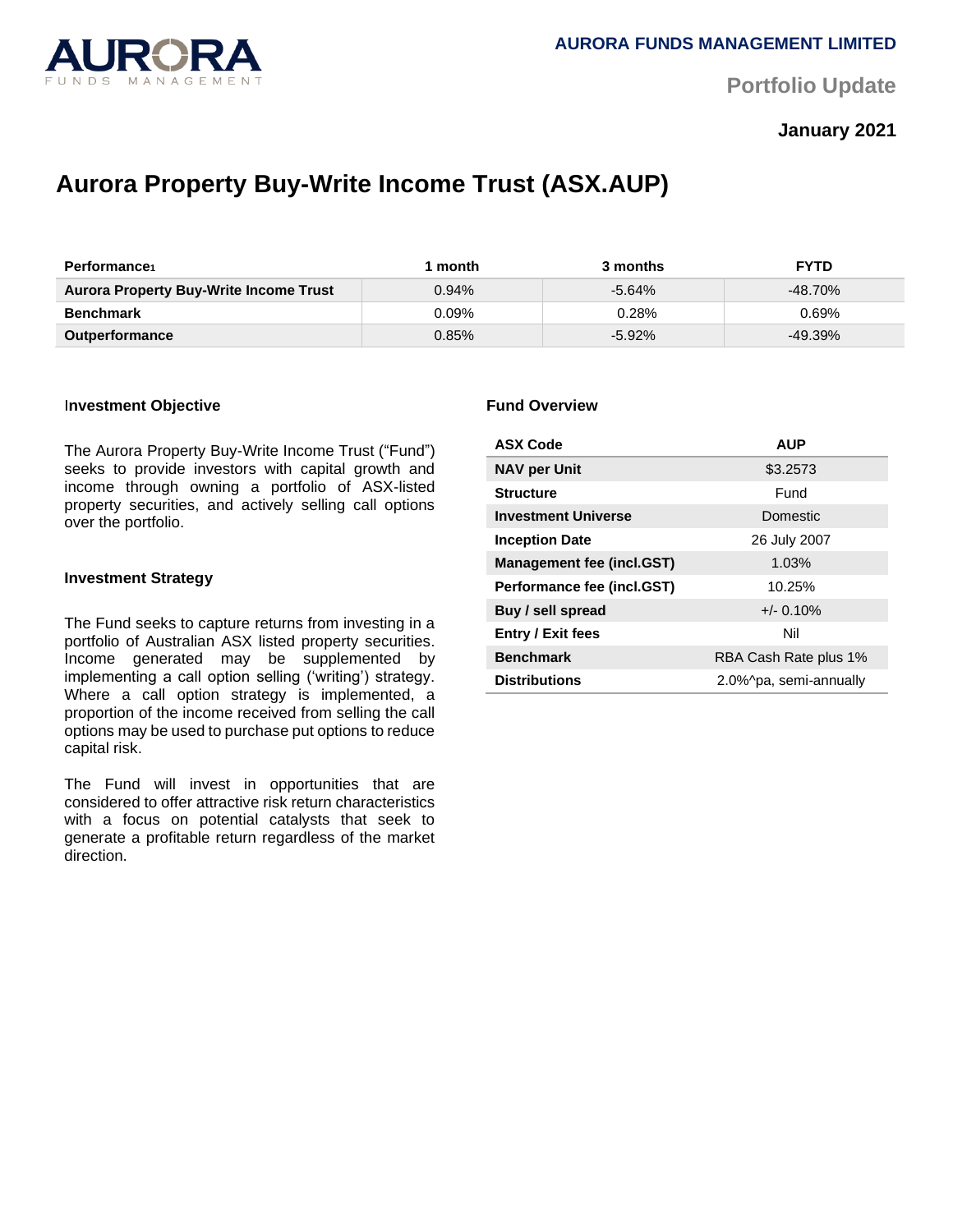

**Portfolio Update** 

**January 2021**

# **Fund Update**

AUP requested a voluntary suspension on April 2<sup>nd</sup> due to reasons outlined below. Aurora is currently working with the ASX to have AUP's suspension lifted a soon as possible.

The Fund provides the following information pursuant to ASX Listing Rule 17.2:

- The request for Voluntary Suspension relates to the effects of the COVID-19 pandemic on AUP, including the Disclaimer of Auditor's Opinion in the Annual Report for RNY Property Trust (ASX: RNY) and the ASX's investigation on that matter;
- As stated in AUP's financial statements for the half year ended 31 December 2019, the Fund owns 67.15% of the units in RNY and has extended subordinated debt to US entities in the RNY group;
- It is expected that the Voluntary Suspension will be ended once the ASX has concluded its investigations, as mentioned above; and
- Aurora is not aware of any reason why the Voluntary Suspension should not be granted.

# **RNY Property Trust**

Aurora Funds Management Limited (Aurora), in its capacity as the responsible entity of the Aurora Property Buy Write Income Trust, Aurora Fortitude Absolute Return Fund, Aurora Global Income Trust and the Aurora Dividend Income Trust (Fund(s)), provides the following update in relation to the RNY Property Trust (RNY).

RNY has been suspended from trading on the Australian Securities Exchange (ASX) since 1 April 2019, due to delays experienced in finalising its audited financial statements for the year ended 31 December 2018 and half year ended 30 June 2019, followed by the Audit Disclaimer Opinion issued in relation to the year ended 31 December 2019. Aurora understands that RNY is due to release its Audit Reviewed financial statements for the half year ended 30 June 2020. In the event a clear audit review statement is issued, Aurora understands that RNY will then be in a position to apply for recommencement of trading on the ASX.

On 23 September 2019, RNY announced it had completed an independent valuation of its 5 commercial office properties in the New York tri-state area, resulting in a 16% uplift on previous valuations and a material uplift in RNY's Net Tangible Asset (NTA) backing. Given RNY's suspension from trading on the ASX, there was no actively traded market available for Aurora to determine the market value for RNY's securities. As such, the independent valuation obtained by RNY was considered the most appropriate basis on which to determine the carrying value of RNY, with Aurora's direct investments being carried at a small discount to RNY's improved NTA.

On 29 June 2020, Keybridge Capital Limited (Keybridge) announced its intention to make an off-market all scrip takeover bid for RNY at an implied offer price of \$0.011 per RNY unit1 (Keybridge Offer), with its Bidder's Statement being dispatched on 28 August 2020. On 28 September 2020, Keybridge issued a substantial holder notice stating it had acquired a relevant interest of 1.01% in RNY (from parties other than Aurora) through acceptances into the Keybridge Offer. Aurora has also elected to accept a portion of its Funds holdings into the Keybridge Offer. Consistent with its previous "truth in takeovers" statement, Aurora has limited its acceptances into the Keybridge Offer at 41,450,000 RNY units.

As a consequence of the acceptances into the Keybridge Offer, the implied offer price of \$0.011 per RNY unit is now the most readily observable price for RNY securities. As such, this has resulted in the carrying value of Aurora's direct investments in RNY being reduced from \$0.044 to \$0.011 per RNY unit, across its various Funds.

Following the recommencement of trading in RNY securities on the ASX, Aurora will continue to adjust its direct investment in RNY to reflect the last traded market price.